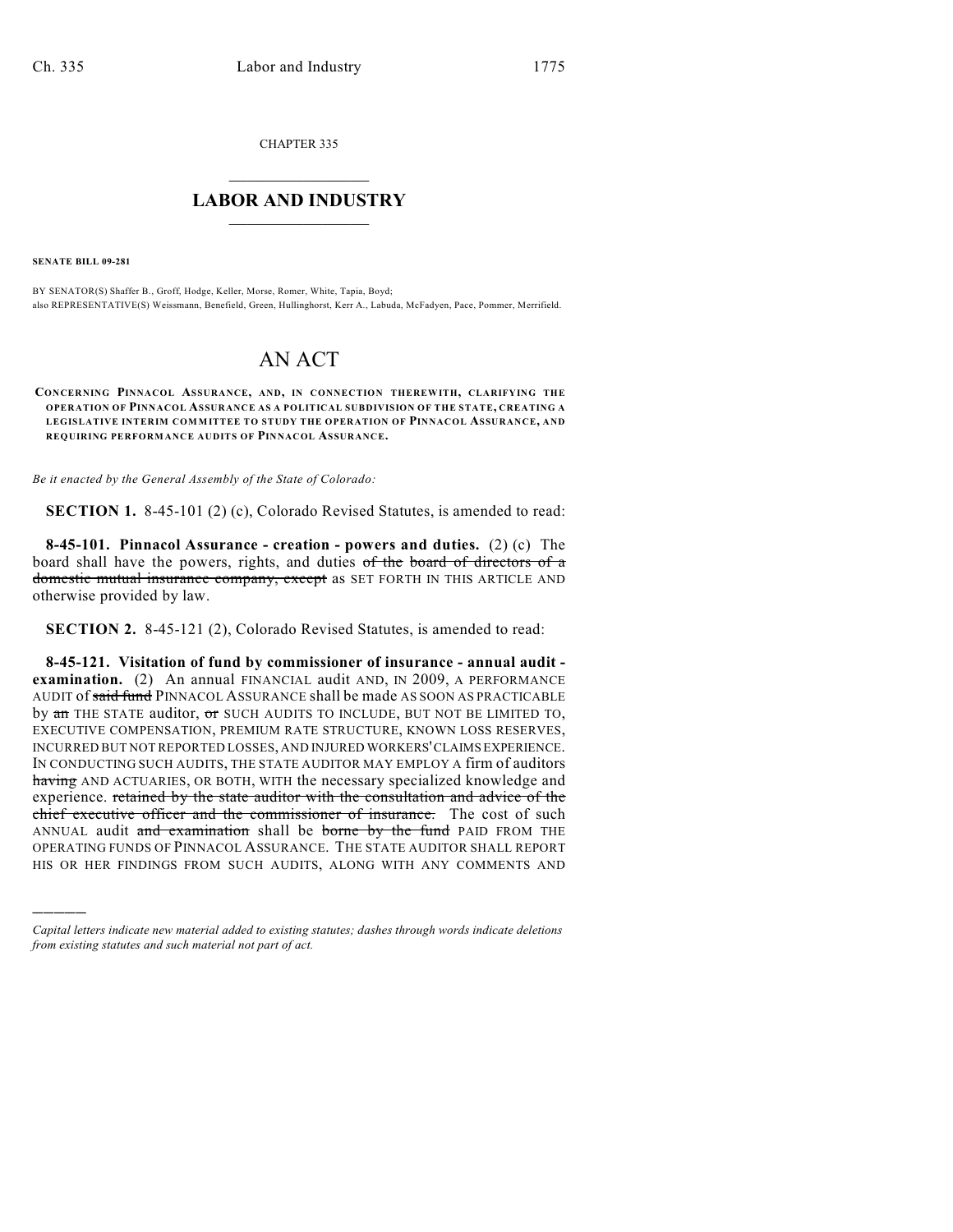RECOMMENDATIONS TO THE GOVERNOR, THE GENERAL ASSEMBLY, THE EXECUTIVE DIRECTOR OF THE DEPARTMENT OF LABOR AND EMPLOYMENT, AND THE COMMISSIONER OF INSURANCE. THE STATE AUDITOR SHALL HAVE CONTINUING AUTHORITY TO CONDUCT PERFORMANCE AUDITS OF PINNACOL ASSURANCE AS THE STATE AUDITOR DEEMS APPROPRIATE. THE COST OF PERFORMANCE AUDITS SHALL BE PAID FROM THE OPERATING FUNDS OF PINNACOL ASSURANCE.

**SECTION 3.** Article 45 of title 8, Colorado Revised Statutes, is amended BY THE ADDITION OF A NEW SECTION to read:

**8-45-125. Legislative interim committee on operation of Pinnacol Assurance - creation - members - study - report - repeal.** (1) THERE IS HEREBY CREATED A LEGISLATIVE INTERIM COMMITTEE TO STUDY ISSUES RELATED TO PINNACOL ASSURANCE AS SET FORTH IN SUBSECTION (3) OF THIS SECTION.

(2) (a) THE MEMBERS OF THE INTERIM COMMITTEE SHALL CONSIST OF THE FOLLOWING SIXTEEN MEMBERS:

(I) FIVE MEMBERS OF THE SENATE, THREE APPOINTED BY THE PRESIDENT OF THE SENATE AND TWO APPOINTED BY THE MINORITY LEADER OF THE SENATE;

(II) FIVE MEMBERS OF THE HOUSE OF REPRESENTATIVES, THREE APPOINTED BY THE SPEAKER OF THE HOUSE OF REPRESENTATIVES AND TWO APPOINTED BY THE MINORITY LEADER OF THE HOUSE OF REPRESENTATIVES;

(III) THE CHIEF EXECUTIVE OFFICER OF PINNACOL ASSURANCE, OR HIS OR HER DESIGNEE;

(IV) A MEMBER OF THE BOARD OF DIRECTORS OF PINNACOL ASSURANCE DESIGNATED BY SUCH BOARD;

(V) THE INSURANCE COMMISSIONER OR HIS OR HER DESIGNEE; AND

(VI) EACH OF THE FOLLOWING APPOINTED JOINTLY BY THE PRESIDENT OF THE SENATE, MINORITY LEADER OF THE SENATE, SPEAKER OF THE HOUSE OF REPRESENTATIVES, AND MINORITY LEADER OF THE HOUSE OF REPRESENTATIVES:

(A) A POLICYHOLDER INSURED BY PINNACOL ASSURANCE;

(B) AN INJURED WORKER; AND

(C) A MEMBER OF THE PUBLIC WHO HAS KNOWLEDGE OF THE COLORADO WORKERS' COMPENSATION SYSTEM.

(b) THE CHAIR OF THE INTERIM COMMITTEE SHALL BE APPOINTED BY THE PRESIDENT OF THE SENATE FROM AMONG THE MEMBERS APPOINTED UNDER SUBPARAGRAPH (I) OF PARAGRAPH (a) OF THIS SUBSECTION (2). THE VICE-CHAIR OF THE INTERIM COMMITTEE SHALL BE APPOINTED BY THE SPEAKER OF THE HOUSE OF REPRESENTATIVES FROM AMONG THE MEMBERS APPOINTED UNDER SUBPARAGRAPH (II) OF PARAGRAPH (a) OF THIS SUBSECTION (2).